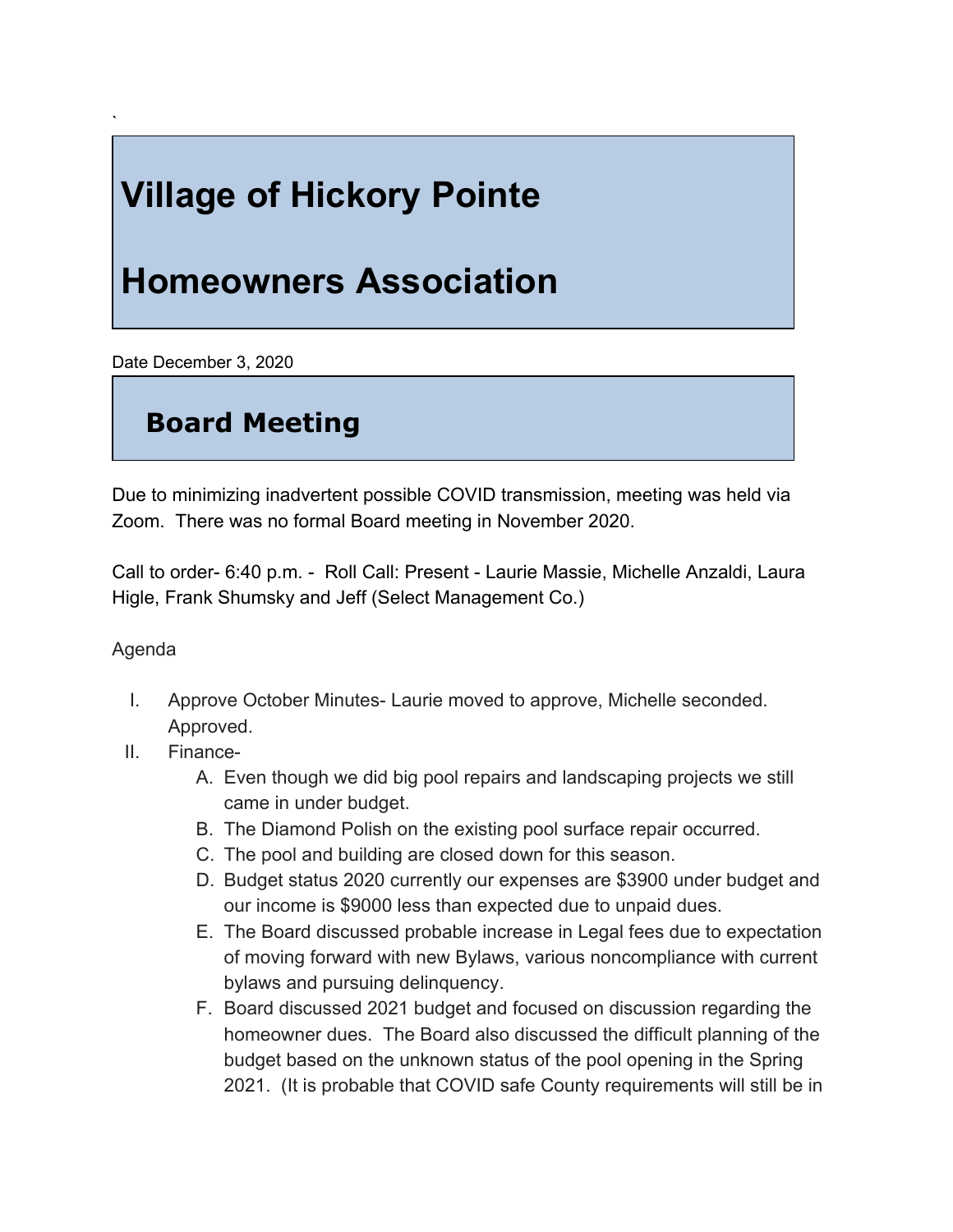place and these requirements would increase the pool budget significantly.) The Board also discussed the Reserve recommendation to increase the dues. Given the unknowns, our hope the pool opens and possible increased costs associated with that, the Board decided to not increase or decrease the dues. Michelle moved to set dues for \$420, Laurie seconded. Motion passed.

- G. 2021 Budget- was reviewed and discussed. Budget will be presented to the Homeowners at an Annual meeting (if we're able to have it).
- III. Detention Pond/System
	- A. Catch Basins- (12 -20 remaining) -Completion of the SW quadrant still needs to be completed. The mapping is completed. Estimated between \$1600 and \$2600 but we won't know actual costs until they do the cleaning. (Northern quadrants do not have sumps.) We are hoping it will happen in the near future.
	- B. Status of signs approved in March meeting: 24x18 horizontal sign "No Dumping" "No Trespassing" has been made and posted on a temporary post. Jeff will pursue having a more durable metal street sign post. Still waiting on this. Supposed to be done this week or next.
- IV. Pool
	- A. Pool Repair Jeff shared the contractor plans on doing the repairs and winterization this month. The pool will need to be drained for these repairs.
	- B. Next week for the repair, we hope. Labor has been difficult to find for the company.
- V. Landscaping
	- A. Reseeding occurred of the paths.
	- B. Garrett replaced the missing Pear tree at Munger/ Hickory Pointe.
	- C. New Landscaping items:
		- 1. Landscaping around the pool. Bid of \$4950 was proposed by email and accepted by email. Completed and cost was \$4950.
		- 2. 7 trees were mistakenly cut down, 5 were replanted at no cost to the homeowners. Landscaping Company thought two were slated to be removed due to being dead, however the Board disagreed with the Landscaping Company's assumption. There was another significant error earlier in the year. Therefore, we will be seeking new bids due to the multiple errors that have occurred this year and not being able to resolve these mistakes adequately.

VI. Update on Legal- Collections - No concerns or updates at this time and it is being monitored.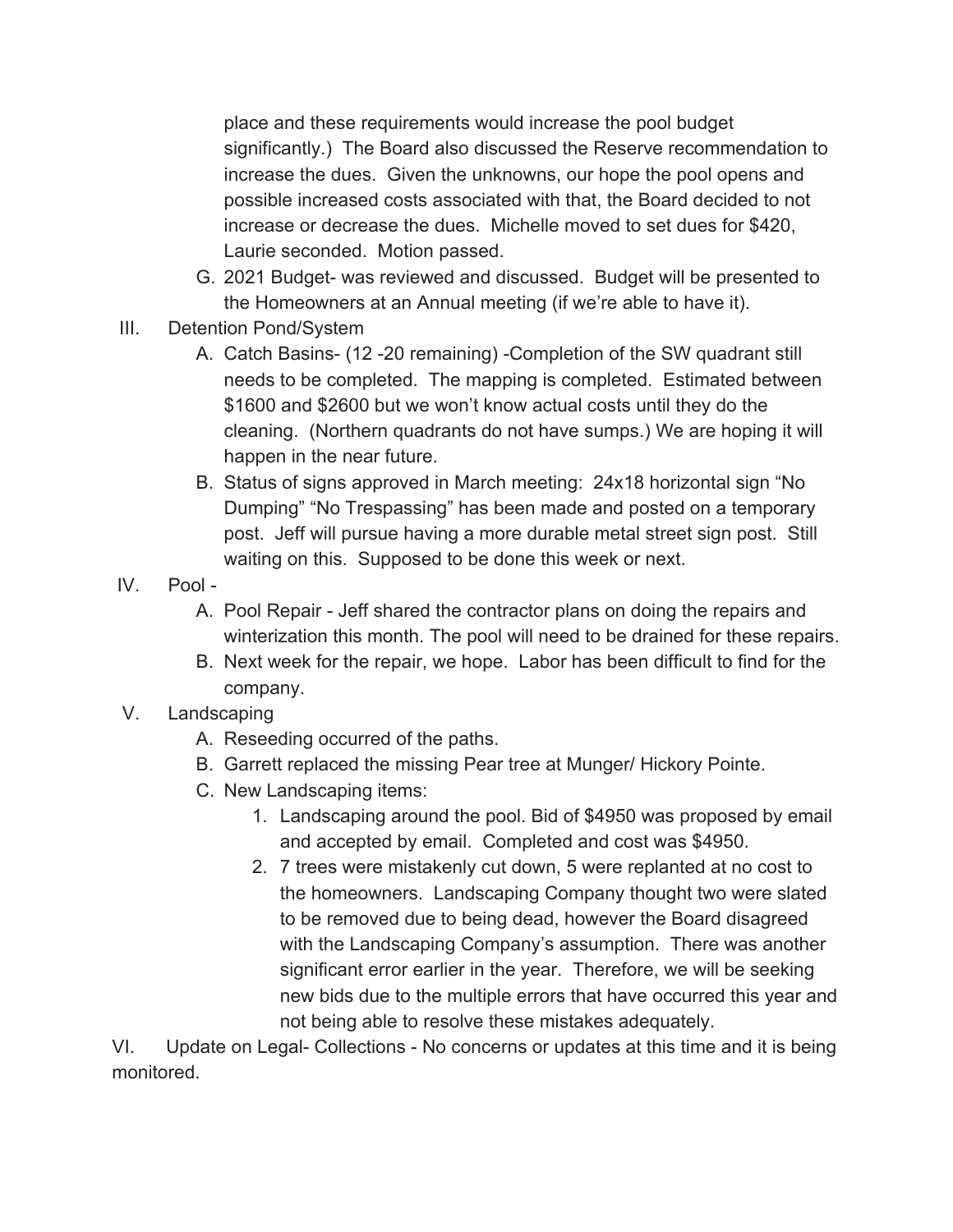- A. Delinquent accounts Five homeowners have delinquencies over \$1,000 and many others are in various stages of delinquency.
- B. There are some homeowners who owe beyond the amount identified in the Collection Policy. This will be addressed.
- C. Sheds- Sheds on properties are being addressed by the Attorney.
	- a. Future noncompliance will include a process where management company sends out a notice of non compliance with bylaws prior to an attorney sending a letter.
	- b. Jeff is reviewing how many sheds are present in the subdivision.
- VII. Bylaws
	- A. Eighth Draft was discussed for remaining outstanding issues have been resolved.
	- B. Suggested next steps:
		- a. Board members accept the current draft of bylaws.
		- b. Board chose February 4 as the informational meeting date via zoom for Homeowners (6:30 p.m.).
		- c. Board, Property Management and Attorney will review to approve mailing packet and timeframes for Homeowners. Property Management estimated they would need 3 - 5 business days to get the packet together.
		- d. Homeowners will have a 30 day feedback /comment period.
		- e. Hopefully an inhouse vote will occur at an Annual meeting (but COVID may limit this possibility) or possible gather votes by mail or another way.

VIII. New Business- Annual Meeting- Homeowner's Association will have to wait until the Governor's Orders are lifted and CDC guidelines allow for an Annual meeting.

Per June Minutes: Zoom meetings- During these times of COVID, the Board will be meeting electronically via Zoom and the meetings are open to homeowners. Interested homeowners should email the board requesting the specific link to the scheduled Zoom meeting. The Board wants to be sure to be able to use the meeting time to get through the agenda but also provide an opportunity for Homeowner's to participate. The Board has agreed upon Homeowners having 3 minutes at the beginning and end of the meeting to pose concerns, provide input or ask questions. The Board may or may not respond to questions or comments as further information may be necessary to formulate an accurate response.